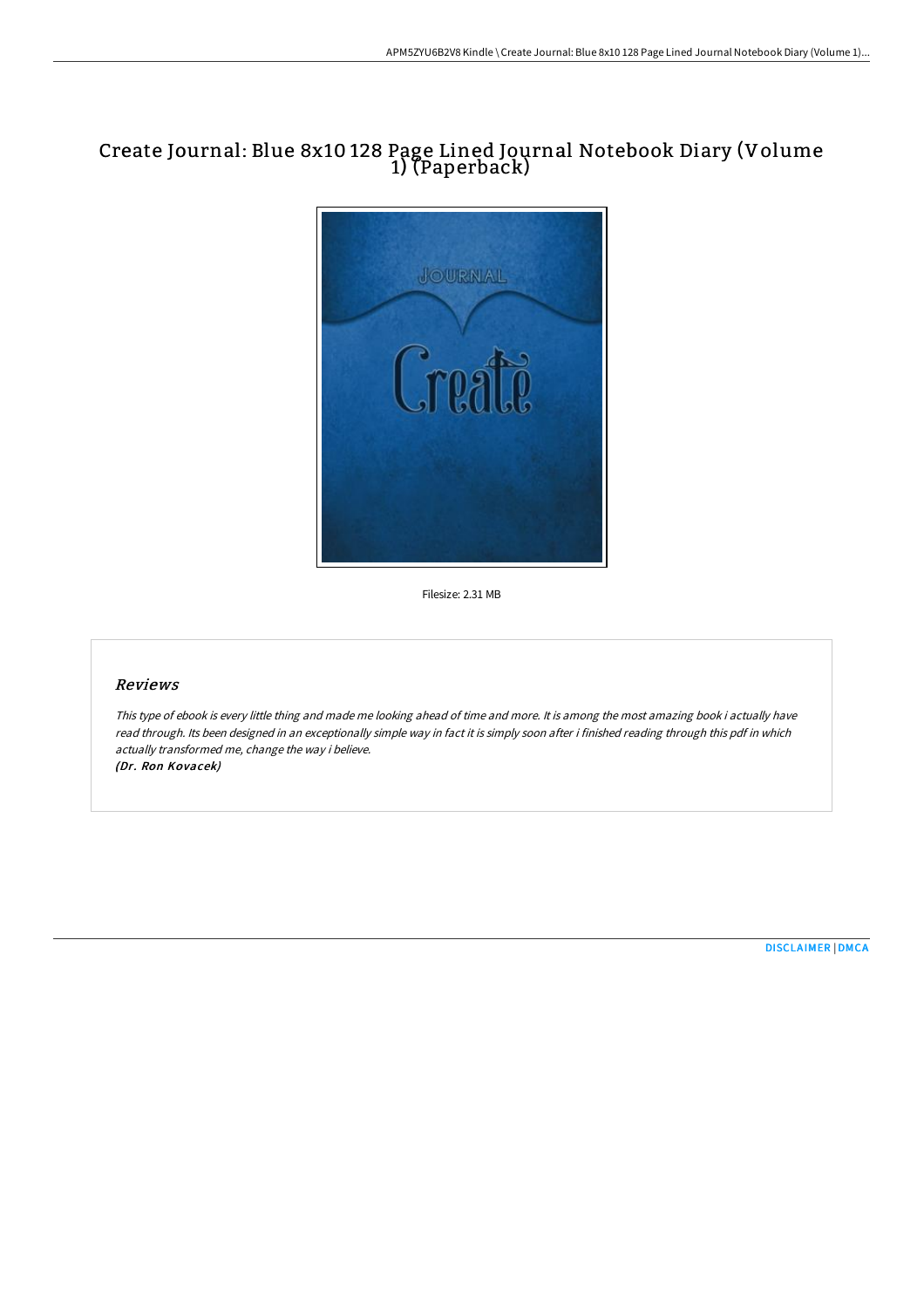## CREATE JOURNAL: BLUE 8X10 128 PAGE LINED JOURNAL NOTEBOOK DIARY (VOLUME 1) (PAPERBACK)



To read Create Journal: Blue 8x10 128 Page Lined Journal Notebook Diary (Volume 1) (Paperback) eBook, you should access the button listed below and save the ebook or have access to additional information which are have conjunction with CREATE JOURNAL: BLUE 8X10 128 PAGE LINED JOURNAL NOTEBOOK DIARY (VOLUME 1) (PAPERBACK) ebook.

Createspace Independent Publishing Platform, United States, 2016. Paperback. Condition: New. Language: English . Brand New Book \*\*\*\*\* Print on Demand \*\*\*\*\*. Great for Journaling and Writing - Makes the Perfect Gift This Writing Journal is a 8 x 10 soft cover journal notebook diary it has 126 lightly lined white pages with a beautifully colored cover displaying an inspirational word. Words can make you feel something you wish to remember, help you see things you don t wish to forget or they make you do something to push you forward. Pick the word that inspires you! Dimensions: 8 by 10 inches 126 Lightly Lined Pages (128 total pages) Makes the Perfect Gift White Paper Matte Cover Softcover / Paperback / Notebook 10 Colors: Aqua, Blue, Dark Blue, Green, Orange, Pink, Purple, Red, Teal and Yellow 36 Words: Abundance, Action, Attitude, Authentic, Believe, Blessings, Courage, Create, Dedicated, Disciplined, Dreams, Encourage, Faith, Focus, Goals, Grace, Gratitude, Honor, Hope, Inspire, Joy, Kindness, Love, Motivate, Opportunity, Overcome, Peace, Positive, Purpose, Rejoice, Strategic, Strength, Success, Truth, Vision and Wisdom A journal is a great tool for any of the following: a day timer, diary, notebook, travel journal, health journal, idea book, thoughts and dreams, successes, failures, blessings, wish lists, lists, habit tracking, bullet journaling, things grateful for, prayer lists, to write thoughts and letters to your family, record medical information, a password notebook, express your feelings, to-do lists, resolve problems, reduce stress, record events, track your bucket list, keep your deepest secrets, song lyrics, track projects, write poetry, positive quotes, bible verses, bible study notes, work through heartache or painful memories, or use it for things that enhance your creativity and inspire you along with a lot more. An easy way to search is type in Elf Owl Publishing, the word and color to get...

 $\mathbb{R}$ Read Create Journal: Blue 8x10 128 Page Lined Journal Notebook Diary (Volume 1) [\(Paperback\)](http://www.bookdirs.com/create-journal-blue-8x10-128-page-lined-journal-.html) Online  $\blacksquare$ Download PDF Create Journal: Blue 8x10 128 Page Lined Journal Notebook Diary (Volume 1) [\(Paperback\)](http://www.bookdirs.com/create-journal-blue-8x10-128-page-lined-journal-.html)